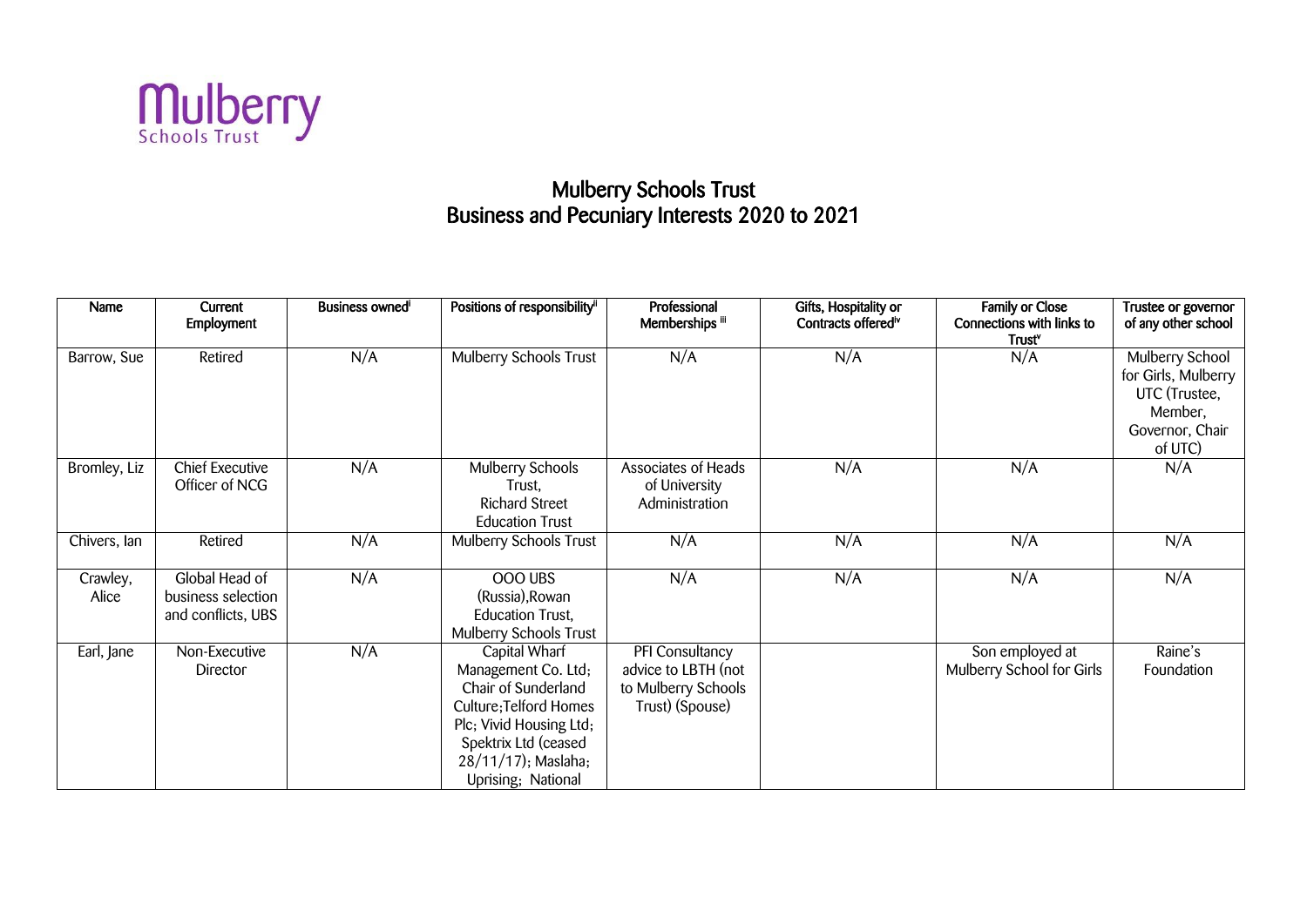|                   |                                                           |                            | Governance Associate<br>(Spouse)                                                                                                                                                                                                                                                                                   |                                           |                                                                                                                  |                                                |                                                      |
|-------------------|-----------------------------------------------------------|----------------------------|--------------------------------------------------------------------------------------------------------------------------------------------------------------------------------------------------------------------------------------------------------------------------------------------------------------------|-------------------------------------------|------------------------------------------------------------------------------------------------------------------|------------------------------------------------|------------------------------------------------------|
| Farrell, Jane     | CEO EW Group                                              | Equality Works EW<br>Group | Equality Works, Richard<br><b>Street Education Trust,</b><br>Mulberry Schools Trust                                                                                                                                                                                                                                | N/A                                       | N/A                                                                                                              | Niece employed at<br>Mulberry School for Girls | N/A                                                  |
| Gracie,<br>David  | Director, Global<br>Entity<br>Management,<br><b>KPMG</b>  | N/A                        | Director, Green Springs<br>Education Trust, Chair,<br><b>ICSA Essex Branch</b>                                                                                                                                                                                                                                     | N/A                                       | N/A                                                                                                              | N/A                                            | N/A                                                  |
| Jones,<br>Denise  | <b>Director Eastside</b><br>Books Ltd, LBTH<br>Councillor | Eastside Books Ltd         | Eastside Books Ltd,<br>Mulberry Schools<br>Trust, Create London,<br>Rich Mix Cultural<br>Foundation, Trinity<br>Buoy Wharf Trust, V&A<br>Museum of Childhood,<br>Lee Valley Park<br>Regional Authority,<br>Aldgate and Allhallows<br>Foundation, King<br>George's Field Charity<br>Board<br>Mulberry Schools Trust | The Labour Party<br>Amnesty International | Occasionally supply of<br>book to the school library<br>through contract with<br><b>LBTH</b> supplies            | N/A                                            | N/A                                                  |
| Ogden,<br>Vanessa | CEO, Mulberry<br><b>Schools Trust</b>                     | N/A                        | Mulberry Schools<br>Trust, Trustee Fair<br>Education Alliance,<br><b>Trustee WOW</b><br>Foundation, Trustee,<br>since $9/11$                                                                                                                                                                                       | <b>RSA</b><br><b>ASCL</b>                 | N/A                                                                                                              | N/A                                            | Trustee,<br>Haberdashers'<br><b>Federation Trust</b> |
| Okezie,<br>Ndidi  | <b>Chief Executive</b><br>Officer, UK Youth               | N/A                        | <b>Board Director of NCS</b><br>and Centrepoint UK,<br>Mulberry Schools Trust                                                                                                                                                                                                                                      | <b>RSA</b>                                | N/A                                                                                                              | N/A                                            | Governor at St<br>Saviours and St<br>Olaves School   |
| Traynor,<br>Mark  | Partner at Bates<br>Wells                                 | N/A                        | Mulberry, George<br>Orwell Memorial Trust                                                                                                                                                                                                                                                                          | N/A                                       | <b>Trust uses Bates Wells</b><br>for legal services from<br>the Charity and the Social<br>Enterprise Department. | N/A                                            | N/A                                                  |